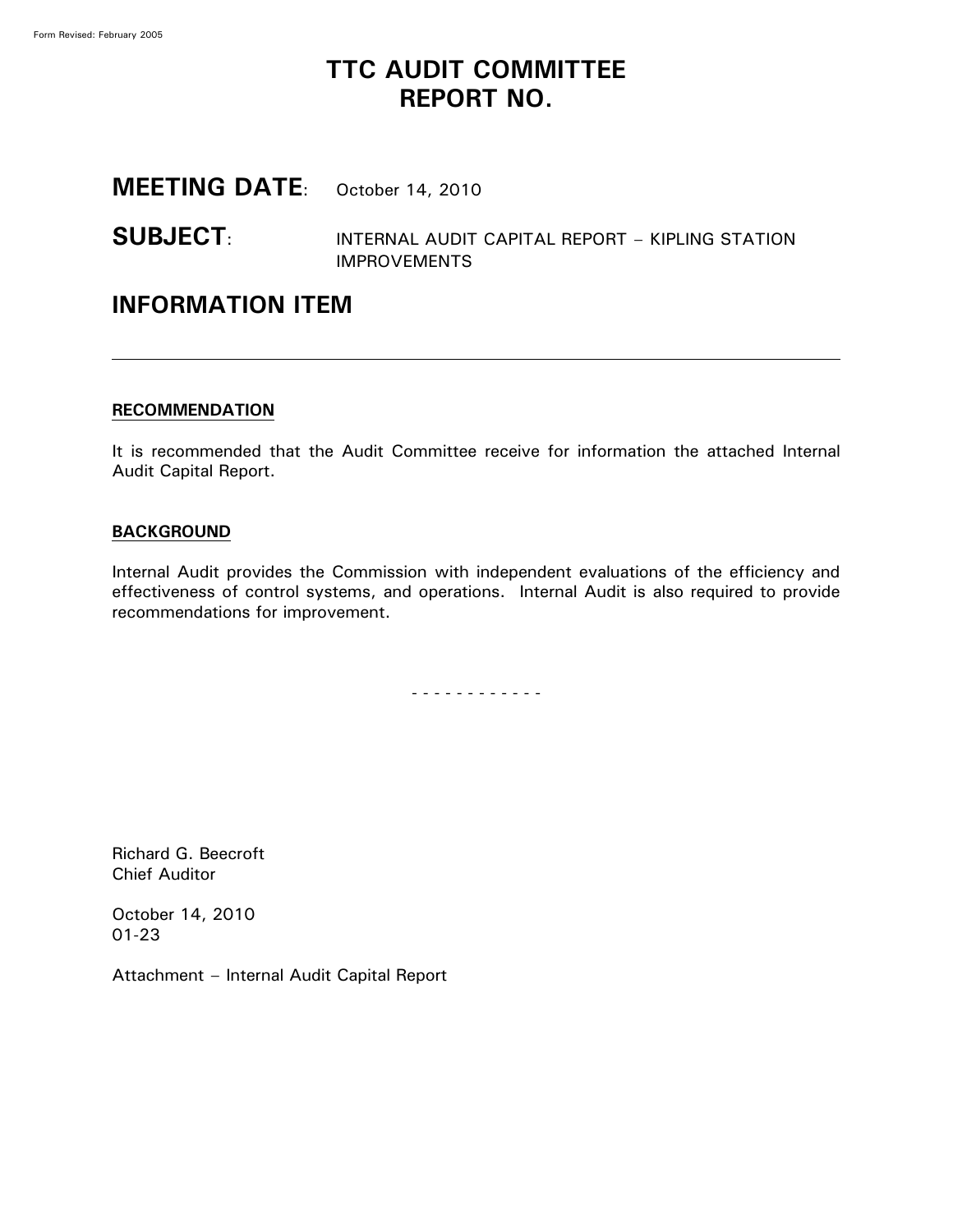# **TORONTO TRANSIT COMMISSION**

| TO.         | <b>Dick Beecroft</b> |
|-------------|----------------------|
| <b>FROM</b> | <b>Tom Perry</b>     |

**DATE August 24, 2010**

**SUBJECT Internal Audit – Kipling Station Improvements**

#### Summary

An audit of the Kipling Station Improvements Project has been conducted. Audit work performed indicates adequate documentation has been maintained to support construction costs, recorded TTC labour expenditures and property acquisitions. GO Transit expenditures are clearly identified and recovered.

#### Background

The project involves new passenger pick up and drop off locations, modifications to the existing TTC bus terminals, new inter-regional bus terminals and reconstructed and additional new commuter parking lots. The new TTC Kipling Station will also accommodate Mississauga Transit and GO Transit operations.

The actual costs for this project as at the end of May 2010 is \$6.8 M; comprised of the following:

| <b>Expenditures:</b>                   | <b>LTD</b>   |
|----------------------------------------|--------------|
|                                        | (\$ Million) |
| <b>Construction Costs</b>              | \$4.5        |
| <b>Design Consultant Costs</b>         | \$2.8        |
| <b>TTC Engineering</b>                 | \$1.0        |
| <b>Property Acquisition</b>            | \$2.1        |
| <b>Recovered Costs from GO Transit</b> | ( \$3.6)     |
| Total                                  | \$6.8        |

#### **Observations**

We reviewed financial records, contract documents and various correspondences relating to the Kipling Station Improvements Project. Based on audit work performed, acceptable items noted by Audit include the following: